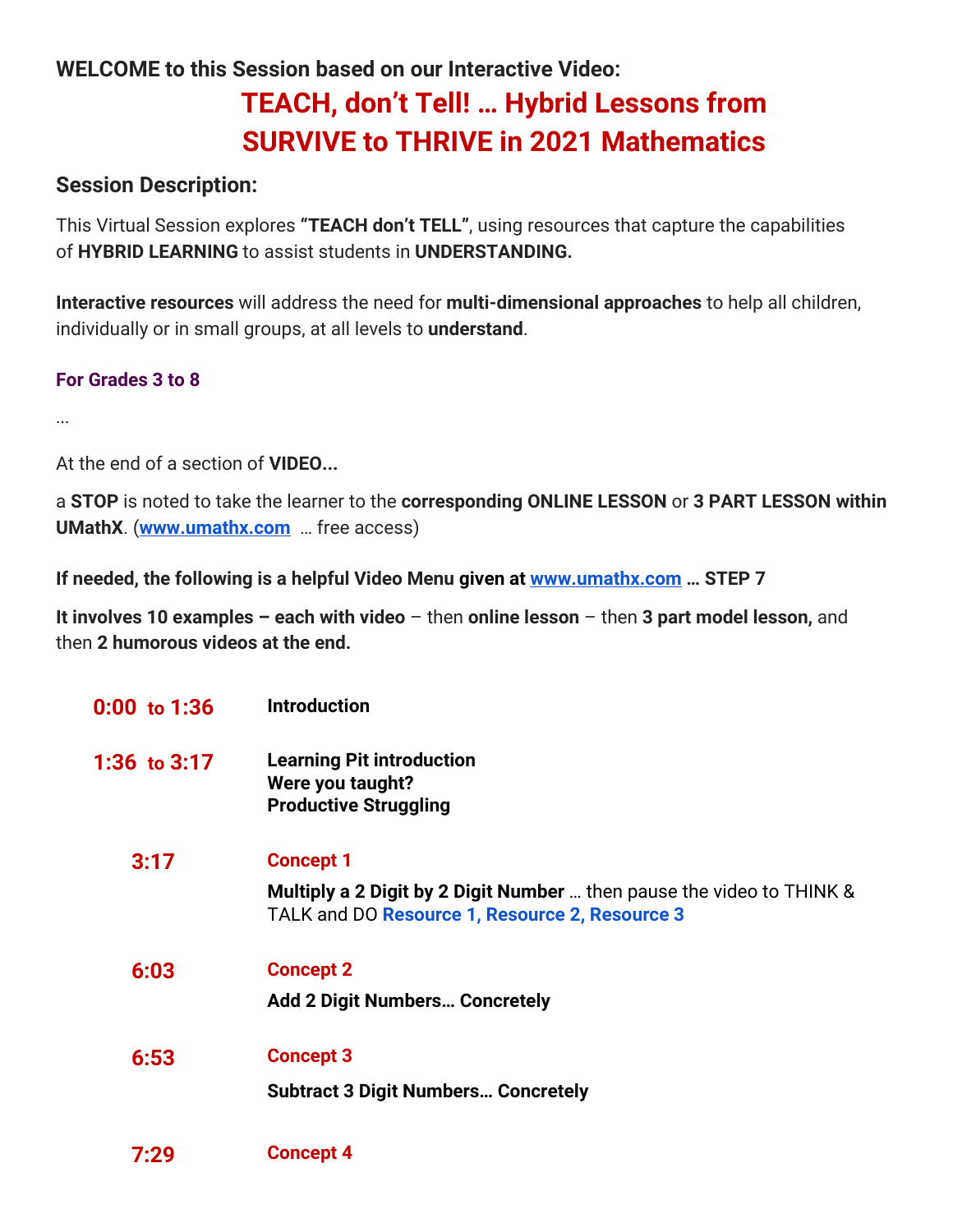| 9:33  | <b>Concept 5</b><br><b>Multiply Fractions</b>                                                              |
|-------|------------------------------------------------------------------------------------------------------------|
| 10:33 | <b>Concept 6</b><br><b>Divide Fractions</b>                                                                |
| 12:00 | <b>Concept 7</b><br><b>Patterning - Trick Machine</b><br><b>Patterning - Cube-a-Links</b>                  |
| 19:33 | <b>Concept 8</b><br>Area - A STEM Activity                                                                 |
| 20:02 | <b>Concept 9</b><br><b>Add Numbers Vertically</b>                                                          |
| 20:49 | <b>Concept 10</b><br>Discuss - TEACHING not TELLING  then pause video to THINK & TALK.                     |
| 21:27 | <b>Concept 11</b><br>MATH or MAGIC  Ma & Pa  then pause the video to THINK & TALK.                         |
| 24:00 | <b>Concept 12</b><br><b>THE LEARNING PIT</b> by James Nottingham  then pause the video to<br>THINK & TALK. |
| 30:30 | Introduction to Coding Through Robotics and Logo with a Math Focus                                         |
| 37:15 | The End                                                                                                    |